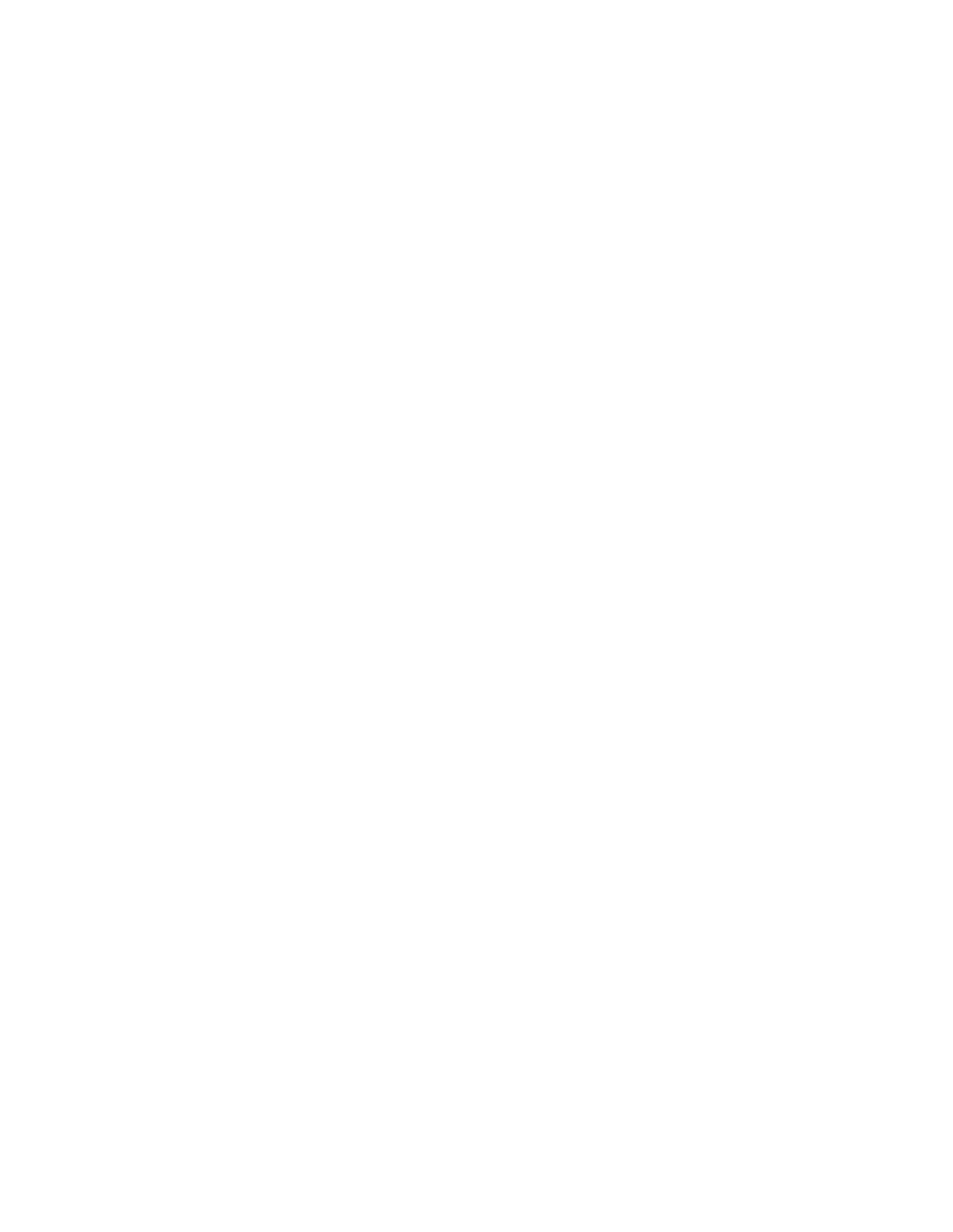#### *Real Property for the Real World: How to use technology for genuine student understanding*

Dr Cathy Sherry, UNSW Law and UNSW Scientia Education Academy Fellow<sup>1</sup> Gonzaga University School of Law, Spokane, WA 18-20 June, 2018

For this workshop, participants will obtain access to a Moodle site containing substantial material and examples of online teaching. The workshop will explore that material, but participants will be free to access the material back in their home institutions when they need ideas for their own courses. Participants need to log on to the Moodle site with a unique guest student number, which includes a Moodle registration process. This will take a few minutes.

Why and how to use technology in our courses

1. Using technology to replace case books to teach the course you want to teach.

People teach best if they teach from a position of understanding and conviction. We have all probably taught other people's courses or with other people's material and it can be challenging. It may not be clear why people have set particular material, and as you become increasingly experienced, you may not agree with the choices that people have made. This is particularly so in traditional doctrinal courses where certain material has been taught for decades, sometimes with insufficient consideration of whether it is necessary and/or is being taught at the expense of more contemporary material that arguably is necessary eg condominium law in property courses.

The difficulty is that many of us have needed to set casebooks and textbooks written by others and in effect, those people are determining the content of our courses. There are a range of reasons people do not write their own case or textbooks, in particular lack of time, but in Australia it is often because case and textbooks are not considered 'research' by the Federal government, which funds our universities. This is because the government is using science as the benchmark. As the laws of nature don't change from year to year, writing science textbooks is not considered research. However, the laws of man do change from year to year, and as we know, writing text and case books in law involves considerable research and academic skill. But, we all have to work within the framework of our own institutions and we cut our coats according to our cloth.

However, technology provides a radical solution to this dilemma: we can now all effectively write our own case books using platforms like Moodle, Blackboard and TWEN. There are

**.** 

<sup>1</sup> <http://www.law.unsw.edu.au/profile/cathy-sherry>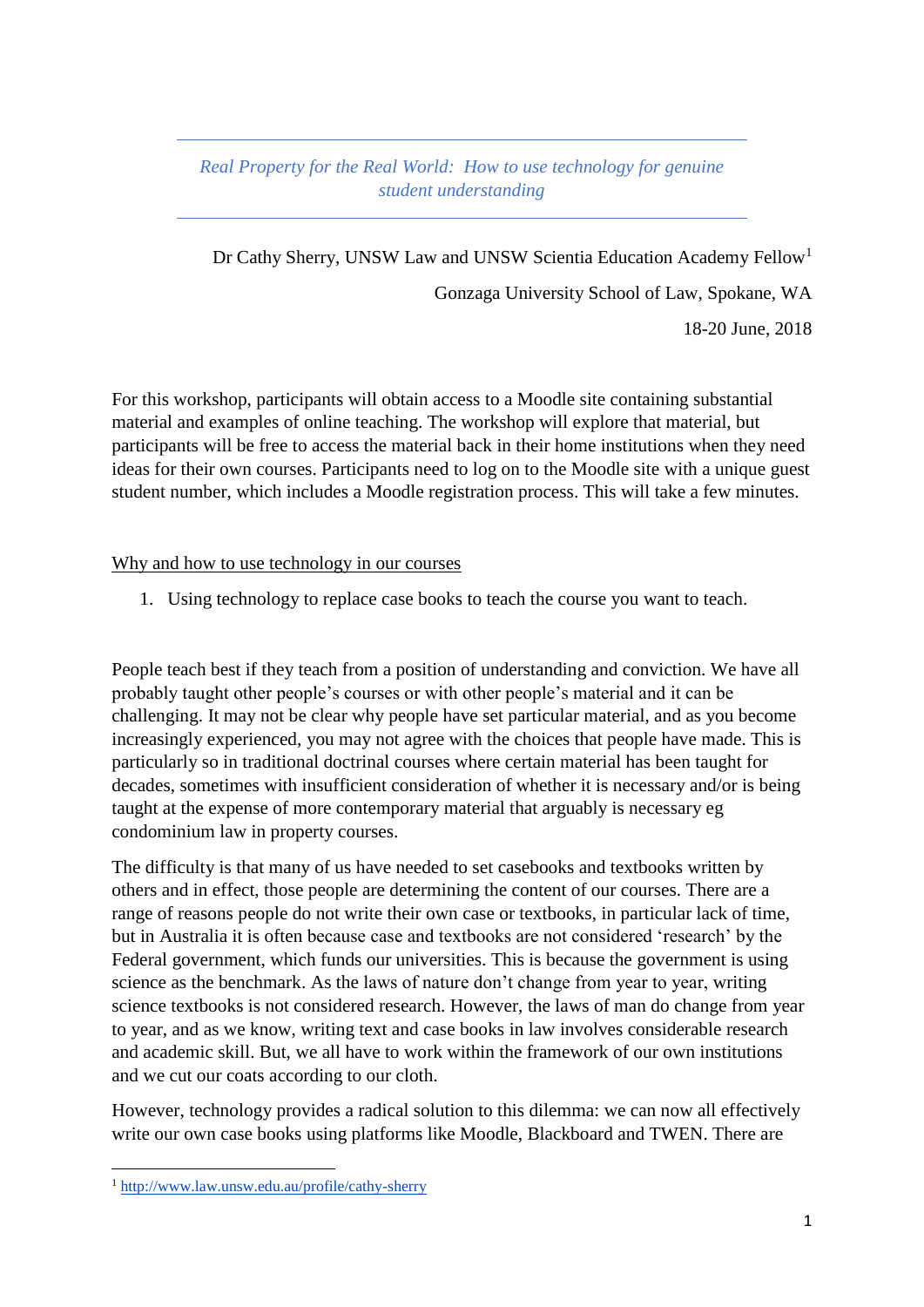many advantages to writing our own online text or casebooks, in addition to being able to set material we genuinely believe should be taught.

1. Simplicity. Because these sites are not formally published, we can write more quickly and informally than we would if writing a published text. This not only improves professor efficiency but greatly aids student comprehension. There is something deeply irrational about teaching students via dense, complex material that was never written for the purposes of teaching ie cases. Rational teaching methods would start by giving students simple, foundational material and building up to complex material as their understanding grows. But with the case book method, on every new topic, class after class, we present students with the same kind of difficult readings. As a result, we spend most of our class time

a) filling in the basic blanks that cases never explain because all of the actors (lawyers and judges) are familiar with them and

b) explaining complex writing and concepts that most students had little hope of understanding on their own.

Using bespoke, online material that is written for the sole purpose of teaching students, and not with an eye to the informed and possibly critical opinion of fellow academics and lawyers who may read published books, we can teach *rationally* by starting with basic explanations that students can understand reading on their own, freeing up class time for more complex and informed discussions or for practising the tasks that students will be expected to do on graduation. Some academics might argue that this is 'spoon feeding' students, but I see it more as simply doing what I am paid to do. I have a deep and broad understanding of complex land law and it is part of my job (in contrast to a judge's job) to communicate that understanding to students in comprehensible ways. Of course, students also need to be challenged by reading complex cases on their own, but not as the sole method of imparting information.

#### Examples:

Fundamental Concepts in Land Law: Possession Ch 1.1

Basic sale of land video (GoAnimate!)

Exercise:

Write a couple of plain language paragraphs explaining an area of law or a case that you find you always have to explain verbally in class because the students are unlikely to understand the point from the current readings.

2. Legislation. In addition to complex, sometimes incomprehensible material, one of the key drawbacks of the case book method of teaching is that cases do not accurately represent the totality of modern law. In a subject like property, cases constitute 1/3 of the material at best. The other two thirds are made up of legislation and the private documents that lawyers draft to protect their clients' rights. While a seminal case might provide the entire answer in a particular litigated matter, day to day, practising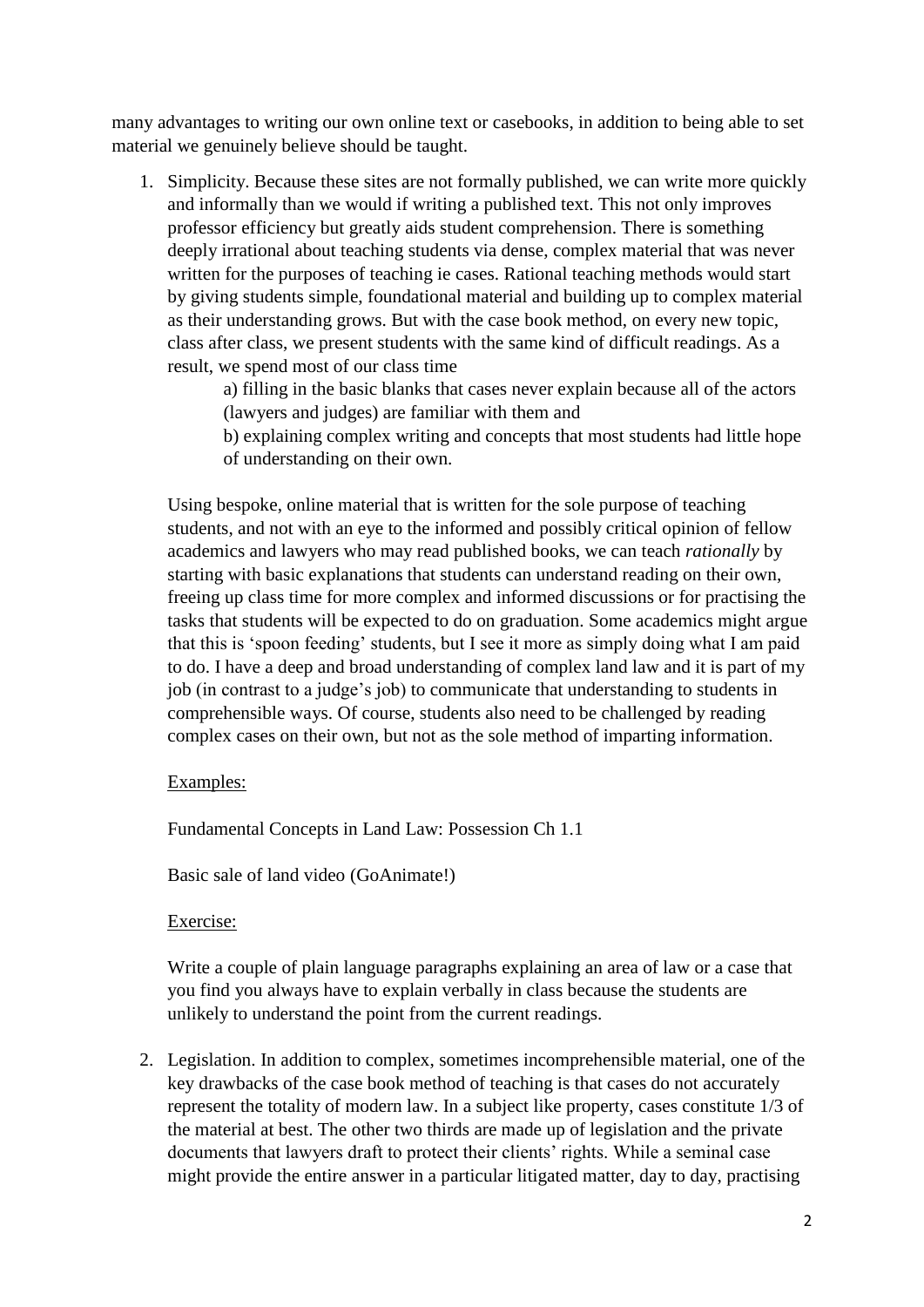property lawyers may never deal with cases. They are applying legislation, and drafting documents for their clients. As far back as 2003, the Honourable Justice Kirby noted that the High Court (Australia's Supreme Court) was frustrated by the unwillingness of lawyers to grapple with statutory text, instead 'returning to the much loved words of judges, written long ago and far away' and that while 'this tribute to the judiciary is touching, it does not represent the law'.<sup>2</sup>

It is obviously easy to provide students with legislation online, and importantly, this can be done in the authoritative forms they will use in practice. In Australia, this will be via Austlii<sup>3</sup> or Parliamentary data bases. It is far better for a student to read a legislative provision in its original context than simply reading an extract in a text or casebook; it will familiarise students with the layout of legislation, how to navigate around it, and it increases their appreciation of the fact that the material we are learning is not simply fodder for exam questions, but real law that is regulating people's lives as we read it.

3. Real documents. The most significant advantage of technology is that for the first time we can provide large numbers of students with real documents, the second most important source of modern law, at least in private law, and the most glaring omission from case book teaching. For decades, students learned land law without ever reading a lease, an easement, a covenant, seeing a transfer form, a contract or deposited plan (plat map). I must stress that was no fault of academics: it is literally impossible to provide 300 students with a hard-copy of a 50-page commercial lease; the copying or publication costs are prohibitive. However, now with technology, a 50-page commercial lease can be given to all students with the touch of a button.

In Australia, land law has the advantage that the real documents drafted by parties are all publicly accessible for a small fee. This is because we have a Torrens system of registration which does not register existing titles, but rather *creates title by registration*. As a result, the register is an almost complete, reliable picture of land ownership. The register is publicly accessible and computerised, so obtaining dealings that regulate any parcel of land in Australia is as easy as placing an order and waiting for the tif or pdf file to arrive. Sharing it with students only requires us to hit 'upload' on Moodle.<sup>4</sup> There is no comparison between students reading a real lease and having the covenants in leases described to them or reading a few disembodied covenants extracted in a case. Reading a real lease, students can see the standard Torrens forms that are essential for any interest in land to be registered. Once you have seen a Torrens form, there is no mystery to them, but if you have not, confusion abounds and unnecessarily so. Reading a real lease, students can see the wide variety of matters that are important to clients when they are going to give their land to someone else for

**.** 

<sup>&</sup>lt;sup>2</sup> Michael Kirby, 'Towards a Grand Theory of Interpretation: The Case of Statutes and Contracts (2003) 24(2) *Statute Law Review*, 95-96, cited by P Carruthers, N Skead and K Galloway, 'Teaching, Skills and Outcomes in Australian Property Law Units: A survey of current approaches', (2012) 12(2) *QUT Law and Justice Journal* 66.

<sup>3</sup> http://www.austlii.edu.au/

<sup>&</sup>lt;sup>4</sup> The use of legal documents for the purposes of teaching comes within the exception of 'fair dealing for the purposes of research or study' in the *Copyright Act 1968* (Cth), s40.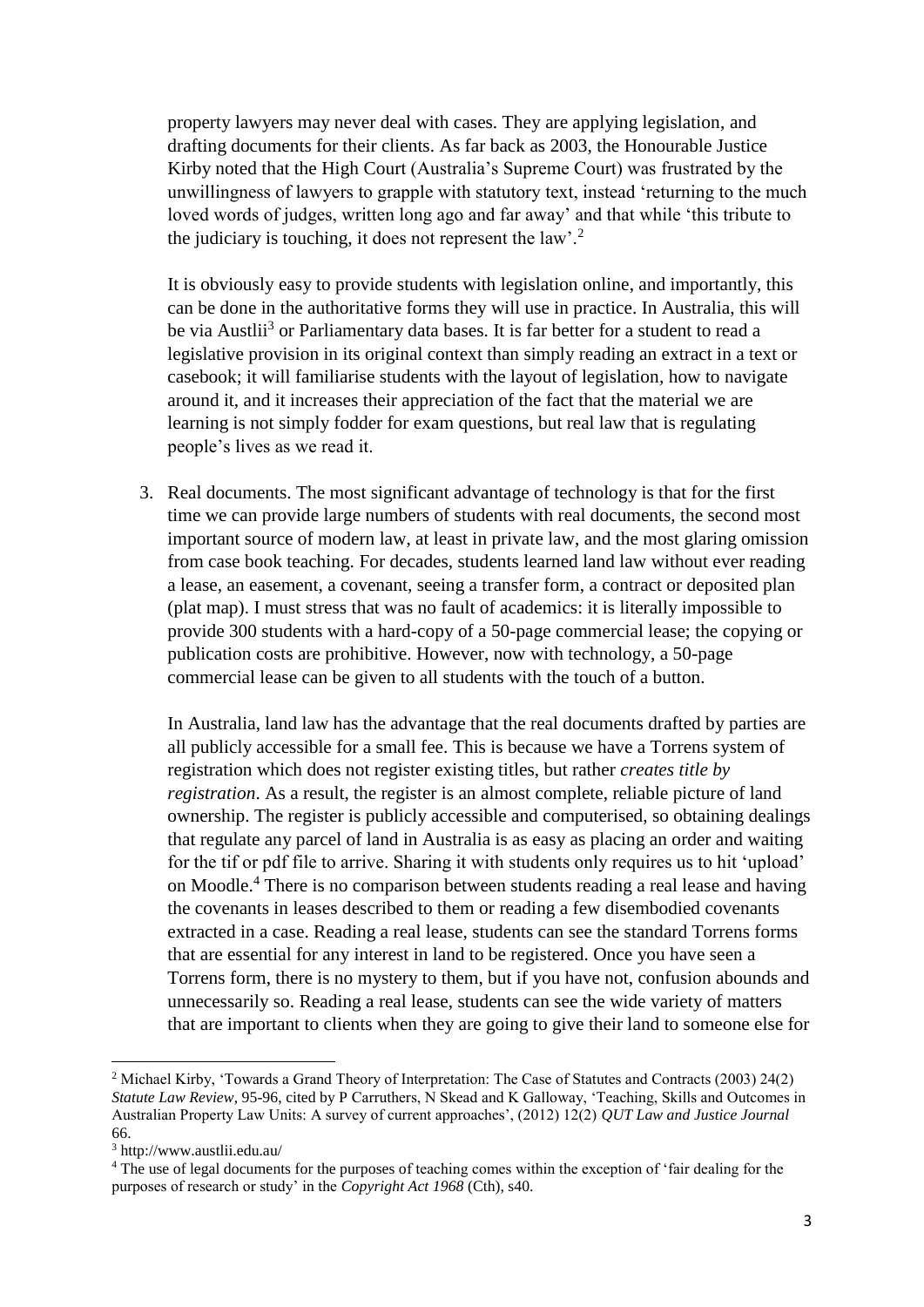five, ten or fifty years. Reading a real lease, students can see that the cases they have read operate in the real world. For example, when the High Court decided in *Shevill v Builders Licensing Board* [1982] HCA 47; (1982) 149 CLR 620 that the lessee's actions were not sufficiently serious to constitute repudiation or breach of an essential term, but that it was open to parties to predefine covenants as essential, that was not the end of the matter. The case had a flow-on effect in the commercial lease market because lawyers began to draft leases which defined particular covenants as essential, breach of which entitled the landlord to sue for loss of bargain damages. If we only make students read the case, but do not show them the commercial leases that it affected, we are only teaching them half of the law. There is no point students quoting phrases from cases about loss of bargain damages if they do not realise that those phrases will determine the leases they will draft and enforce for clients in practice. Real documents can also be used for assessment, simulating practice by requiring students to read *and apply* by-laws, leases, covenants, easements etc from beginning to end.

#### Examples:

Deposited plans (plat maps) Torrens system Ch 3 Leases Ch 4 Sample leases

4. Pictures and websites. The cliché 'a picture is worth a thousand words' is profoundly true in land law. Land law regulates real, physical sites and often has a clear visual effect on those sites; in fact that is the often the fundamental point of some land law like freehold covenants. So, showing students pictures is the most powerful way to communicate the function of the law. For example, a picture of the uniform housing in a homeowner association will communicate the function of covenants, conditions and restrictions not only more quickly but more effectively than any written text.

Examples:

Restrictive covenants: pictures, actual covenants Suburbanism: Ch 3 Compulsory picture viewing Instagram:<https://www.instagram.com/cathysherryunsw/>

5. In-class activities

Online sites can be used to quickly and efficiently set up class activities which can be done in the time that is freed up by using plain, clear explanations of the law online. You can think of activities as you move through the semester, adapting them from year to year.

In-class quizzes can be a great way for students and teachers to see how students are tracking. Often students think they understand the material, but then they score 3/10 in a quiz and realise that they have not really bedded down their understanding, particularly when required to apply law to a set of facts, as they will do in practice. Multiple choice questions are also particularly helpful in getting students to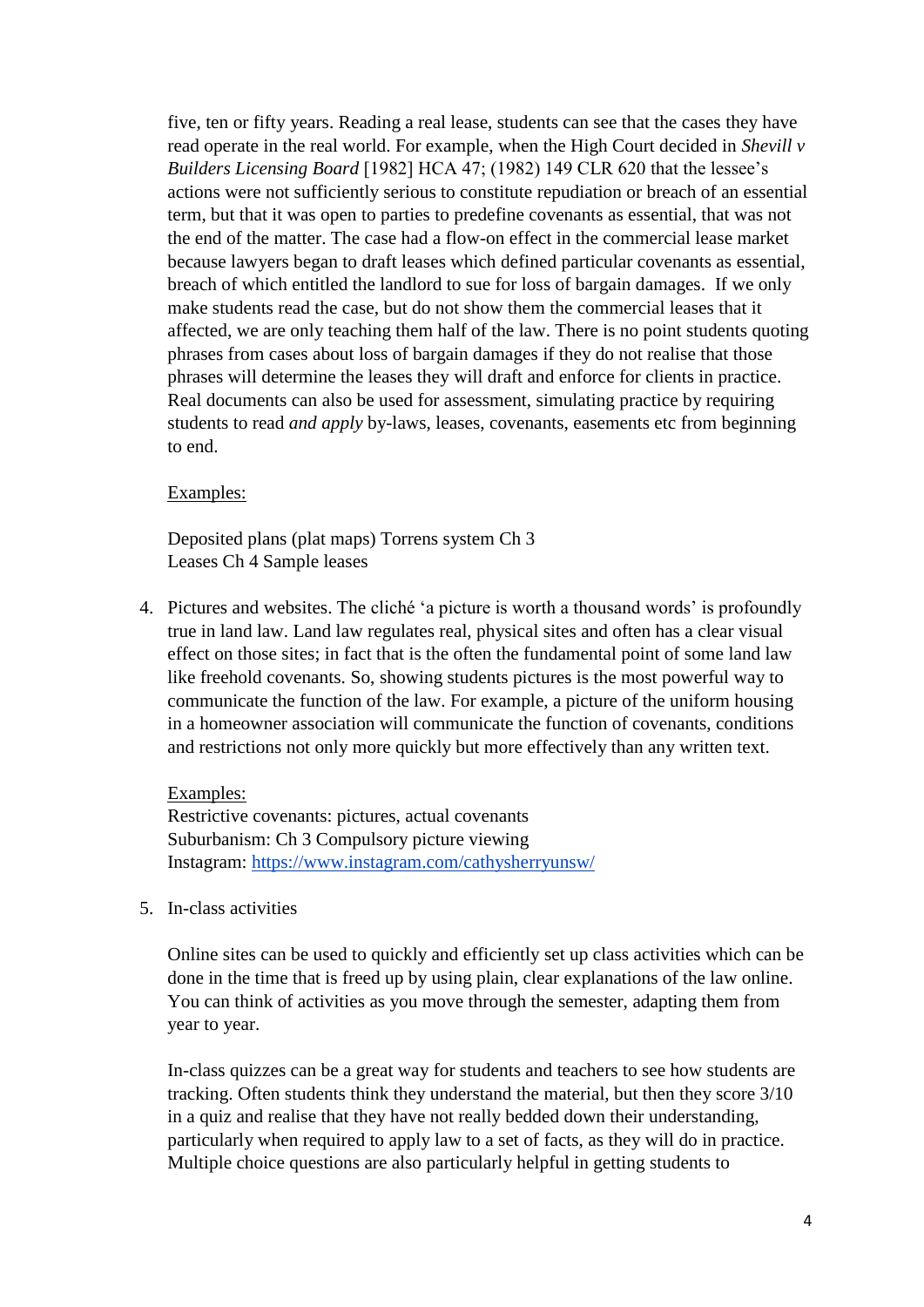understand that often there are clear, black and white answers in law. The case book and Socratic methods of teaching lead students to erroneously believe that everything in law is arguable, when it is not. When practising as a lawyer, much of what you do is straightforward. In relation to land, at least in Australia, transfers must be registered. They can only be registered in approved forms. Contracts in relation to land have to be in writing (unless you want the client to spend thousands of dollars running a part performance or estoppel case that they are likely to lose). If you haven't managed to turn a contractual right into a property right the rule of privity means that it is not enforceable against a successor in title. These are clear rules that it is difficult, if not impossible to get around. No matter how well you argue, a judge is not going to renegotiate the rule of privity with you. Students need to understand that this is how law works in the real world, and that it is not a process of continual intellectual sparing about ambiguous points of law.

Simulations can be set up easily using online sites. For example, students can be given a lease precedent, a set of facts and then asked to divide into groups of landlord and tenant lawyers who need to redraft and negotiate a finalised lease. A few classes later, students can be given a changed set of facts, and they have to determine whether their finalised lease protects their clients. Students will be able to see that their clients' rights are entirely dependent on what they have drafted; if a provision they need is not in the lease, their client has no right to sue.

Example: Leases Chapters

#### Exercise

In a group, discuss a topic or topics that are currently taught through cases which could be pushed further by a) assuming the students have read the cases and b) can be required to simply apply those cases and legislation in a lawyering activity.

#### 6. Smart Sparrow <https://www.smartsparrow.com/>

This is an adaptive e-Learning platform that came out of a research group at UNSW. It is a way of providing students with content and testing it through activities. It is very professional looking, however it takes considerable time to build. From experience, I wonder whether it is easier and equally effective to use simpler technology.

Example: Lease game

#### 7. Lightboards

If your institution has a lightboard, it is well worth using. A lightboard takes advantage of what is arguably the most powerful technology we have as teachers – a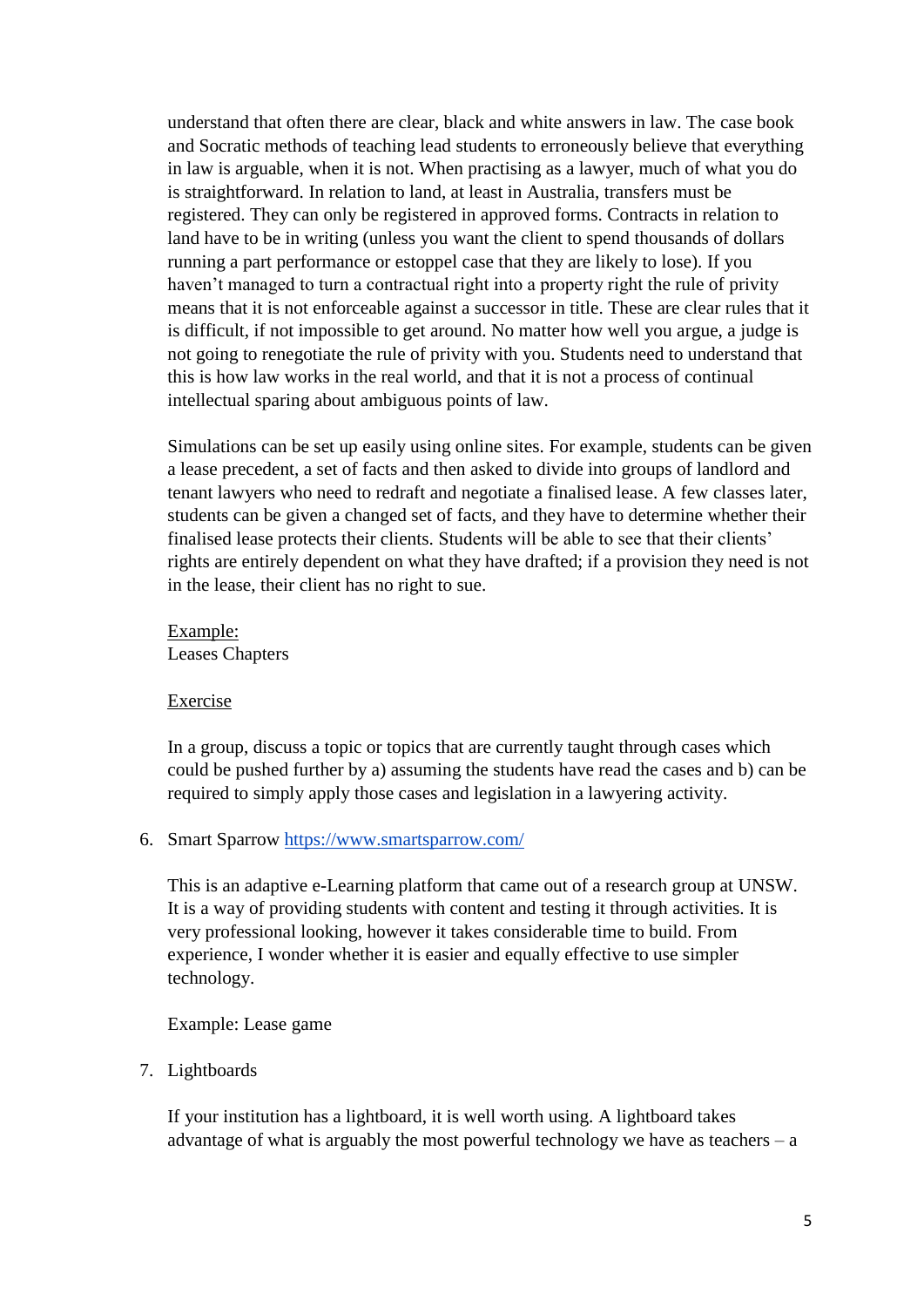board (light, white or black) and a writing implement (a pen or chalk). However, the advantage of a lightboard is that it is filmed so that

- students can watch the presentation in their own time;
- they can re-watch it;
- staff can record lessons that relate to their own expertise and all students, not just their own, can watch them;
- pictures and text can be inserted in the video; and
- it just looks impressive!

This is an explanation of 'stratum title' or volumetric subdivision. It is the form of subdivision used for mixed-use developments, including those over railway stations. There is little written about it in academic literature and it is hard to explain in writing, without pictures.

#### <https://www.youtube.com/watch?v=zv82V-bFnrU>

The video is embedded in the Moodle site in the Torrens book at the end of the Deposited Plans chapter.

#### Conclusion

If you are interested in building new material using a site like Moodle, I would encourage all academics to do so. You do not need any knowledge of technology. In the same way that we do not need to know how a computer or a TV works to use or watch one, we do not need to know how educational technology works to use it with our students. Platforms like Moodle are very intuitive. The best way to work out their potential is to just start working; build material one topic at a time, over a number of semesters. Ask students about their experience of the material as you go; their feedback is invaluable. The key to using technology for successful teaching is exactly the same as any other form of successful teaching, that is, we just need to use our imagination and put ourselves in our students' shoes.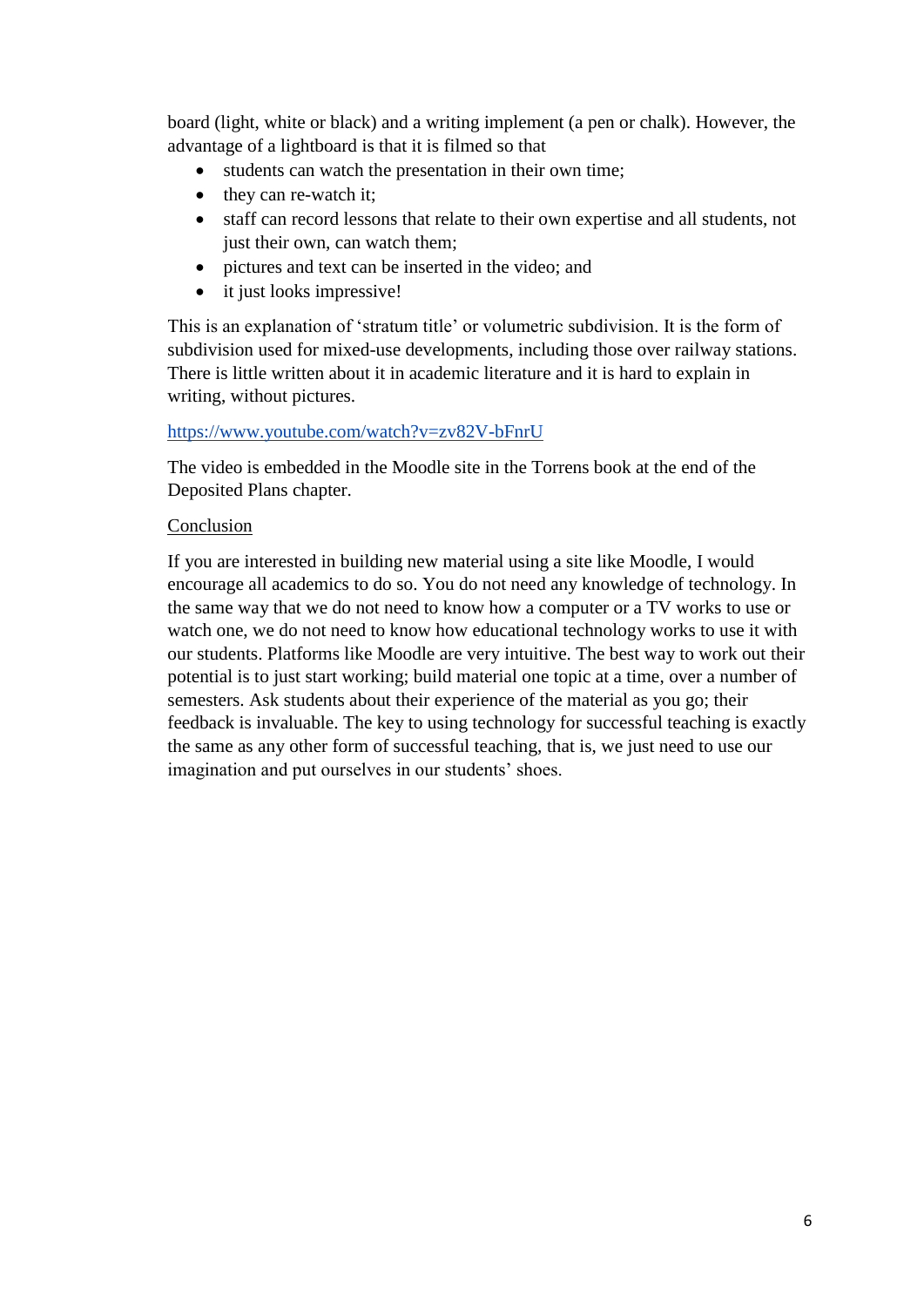| student1  | landlaw | https://unswlaw.moodlecloud.com/ |
|-----------|---------|----------------------------------|
| student2  | landlaw | https://unswlaw.moodlecloud.com/ |
| student3  | landlaw | https://unswlaw.moodlecloud.com/ |
| student4  | landlaw | https://unswlaw.moodlecloud.com/ |
| student5  | landlaw | https://unswlaw.moodlecloud.com/ |
| student6  | landlaw | https://unswlaw.moodlecloud.com/ |
| student7  | landlaw | https://unswlaw.moodlecloud.com/ |
| student8  | landlaw | https://unswlaw.moodlecloud.com/ |
| student9  | landlaw | https://unswlaw.moodlecloud.com/ |
| student10 | landlaw | https://unswlaw.moodlecloud.com/ |
| student11 | landlaw | https://unswlaw.moodlecloud.com/ |
| student12 | landlaw | https://unswlaw.moodlecloud.com/ |
| student13 | landlaw | https://unswlaw.moodlecloud.com/ |
| student14 | landlaw | https://unswlaw.moodlecloud.com/ |
| student15 | landlaw | https://unswlaw.moodlecloud.com/ |
| student16 | landlaw | https://unswlaw.moodlecloud.com/ |
| student17 | landlaw | https://unswlaw.moodlecloud.com/ |
| student18 | landlaw | https://unswlaw.moodlecloud.com/ |
| student19 | landlaw | https://unswlaw.moodlecloud.com/ |
| student20 | landlaw | https://unswlaw.moodlecloud.com/ |
| student21 | landlaw | https://unswlaw.moodlecloud.com/ |
| student22 | landlaw | https://unswlaw.moodlecloud.com/ |
| student23 | landlaw | https://unswlaw.moodlecloud.com/ |
| student24 | landlaw | https://unswlaw.moodlecloud.com/ |
| student25 | landlaw | https://unswlaw.moodlecloud.com/ |
| student26 | landlaw | https://unswlaw.moodlecloud.com/ |
| student27 | landlaw | https://unswlaw.moodlecloud.com/ |
| student28 | landlaw | https://unswlaw.moodlecloud.com/ |
| student29 | landlaw | https://unswlaw.moodlecloud.com/ |
| student30 | landlaw | https://unswlaw.moodlecloud.com/ |
| student31 | landlaw | https://unswlaw.moodlecloud.com/ |
| student32 | landlaw | https://unswlaw.moodlecloud.com/ |
| student33 | landlaw | https://unswlaw.moodlecloud.com/ |
| student34 | landlaw | https://unswlaw.moodlecloud.com/ |
| student35 | landlaw | https://unswlaw.moodlecloud.com/ |
| student36 | landlaw | https://unswlaw.moodlecloud.com/ |
| student37 | landlaw | https://unswlaw.moodlecloud.com/ |
| student38 | landlaw | https://unswlaw.moodlecloud.com/ |
| student39 | landlaw | https://unswlaw.moodlecloud.com/ |
| student40 | landlaw | https://unswlaw.moodlecloud.com/ |
| student41 | landlaw | https://unswlaw.moodlecloud.com/ |
| student42 | landlaw | https://unswlaw.moodlecloud.com/ |
| student43 | landlaw | https://unswlaw.moodlecloud.com/ |
| student44 | landlaw | https://unswlaw.moodlecloud.com/ |
| student45 | landlaw | https://unswlaw.moodlecloud.com/ |
| student46 | landlaw | https://unswlaw.moodlecloud.com/ |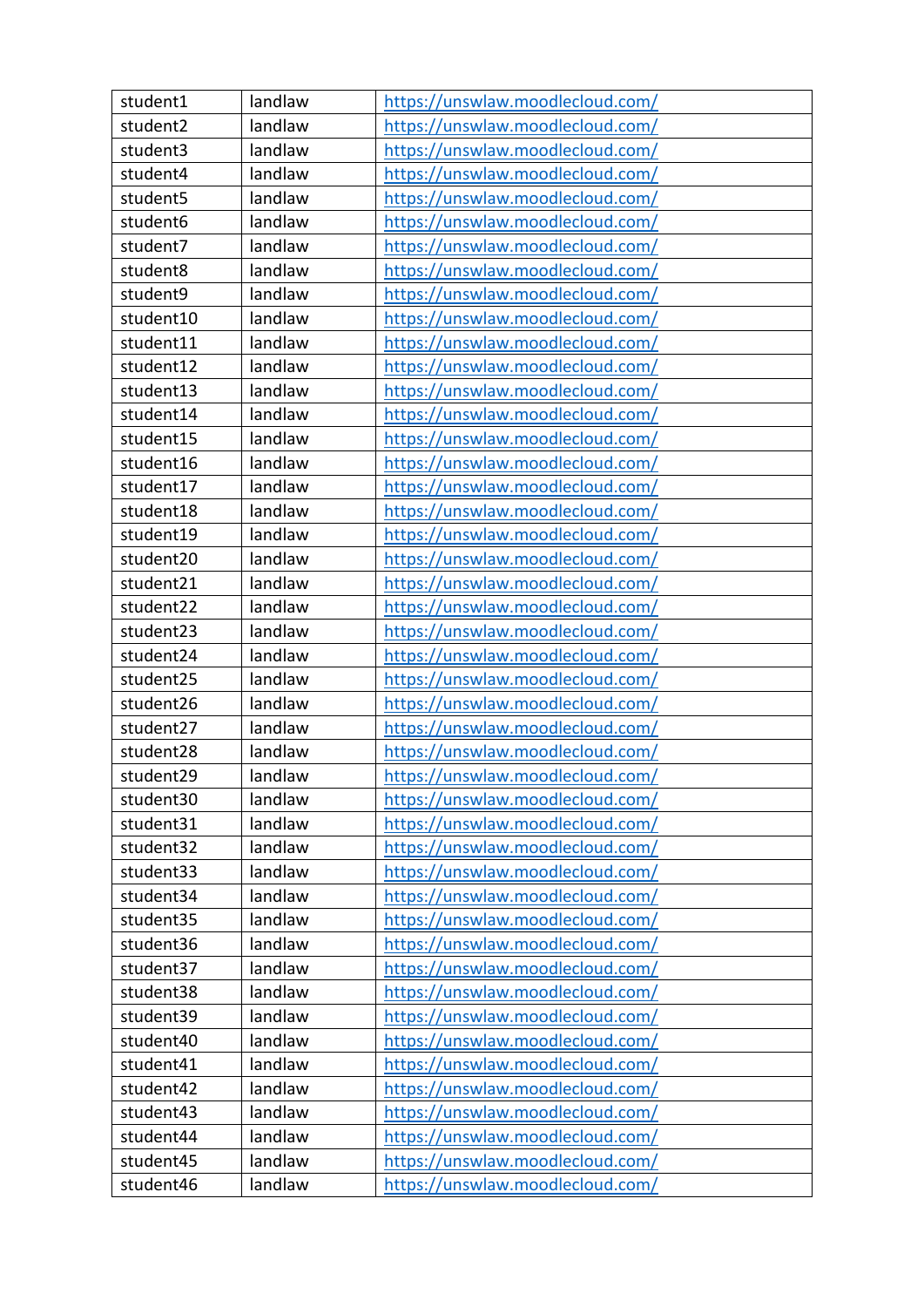| student47 | landlaw | https://unswlaw.moodlecloud.com/ |
|-----------|---------|----------------------------------|
| student48 | landlaw | https://unswlaw.moodlecloud.com/ |
| student49 | landlaw | https://unswlaw.moodlecloud.com/ |
| student50 | landlaw | https://unswlaw.moodlecloud.com/ |
| student51 | landlaw | https://unswlaw.moodlecloud.com/ |
| student52 | landlaw | https://unswlaw.moodlecloud.com/ |
| student53 | landlaw | https://unswlaw.moodlecloud.com/ |
| student54 | landlaw | https://unswlaw.moodlecloud.com/ |
| student55 | landlaw | https://unswlaw.moodlecloud.com/ |
| student56 | landlaw | https://unswlaw.moodlecloud.com/ |
| student57 | landlaw | https://unswlaw.moodlecloud.com/ |
| student58 | landlaw | https://unswlaw.moodlecloud.com/ |
| student59 | landlaw | https://unswlaw.moodlecloud.com/ |
| student60 | landlaw | https://unswlaw.moodlecloud.com/ |
| student61 | landlaw | https://unswlaw.moodlecloud.com/ |
| student62 | landlaw | https://unswlaw.moodlecloud.com/ |
| student63 | landlaw | https://unswlaw.moodlecloud.com/ |
| student64 | landlaw | https://unswlaw.moodlecloud.com/ |
| student65 | landlaw | https://unswlaw.moodlecloud.com/ |
| student66 | landlaw | https://unswlaw.moodlecloud.com/ |
| student67 | landlaw | https://unswlaw.moodlecloud.com/ |
| student68 | landlaw | https://unswlaw.moodlecloud.com/ |
| student69 | landlaw | https://unswlaw.moodlecloud.com/ |
| student70 | landlaw | https://unswlaw.moodlecloud.com/ |
| student71 | landlaw | https://unswlaw.moodlecloud.com/ |
| student72 | landlaw | https://unswlaw.moodlecloud.com/ |
| student73 | landlaw | https://unswlaw.moodlecloud.com/ |
| student74 | landlaw | https://unswlaw.moodlecloud.com/ |
| student75 | landlaw | https://unswlaw.moodlecloud.com/ |
| student76 | landlaw | https://unswlaw.moodlecloud.com/ |
| student77 | landlaw | https://unswlaw.moodlecloud.com/ |
| student78 | landlaw | https://unswlaw.moodlecloud.com/ |
| student79 | landlaw | https://unswlaw.moodlecloud.com/ |
| student80 | landlaw | https://unswlaw.moodlecloud.com/ |
| student81 | landlaw | https://unswlaw.moodlecloud.com/ |
| student82 | landlaw | https://unswlaw.moodlecloud.com/ |
| student83 | landlaw | https://unswlaw.moodlecloud.com/ |
| Student84 | landlaw | https://unswlaw.moodlecloud.com/ |
| student85 | landlaw | https://unswlaw.moodlecloud.com/ |
| student86 | landlaw | https://unswlaw.moodlecloud.com/ |
| student87 | landlaw | https://unswlaw.moodlecloud.com/ |
| student88 | landlaw | https://unswlaw.moodlecloud.com/ |
| student89 | landlaw | https://unswlaw.moodlecloud.com/ |
| student90 | landlaw | https://unswlaw.moodlecloud.com/ |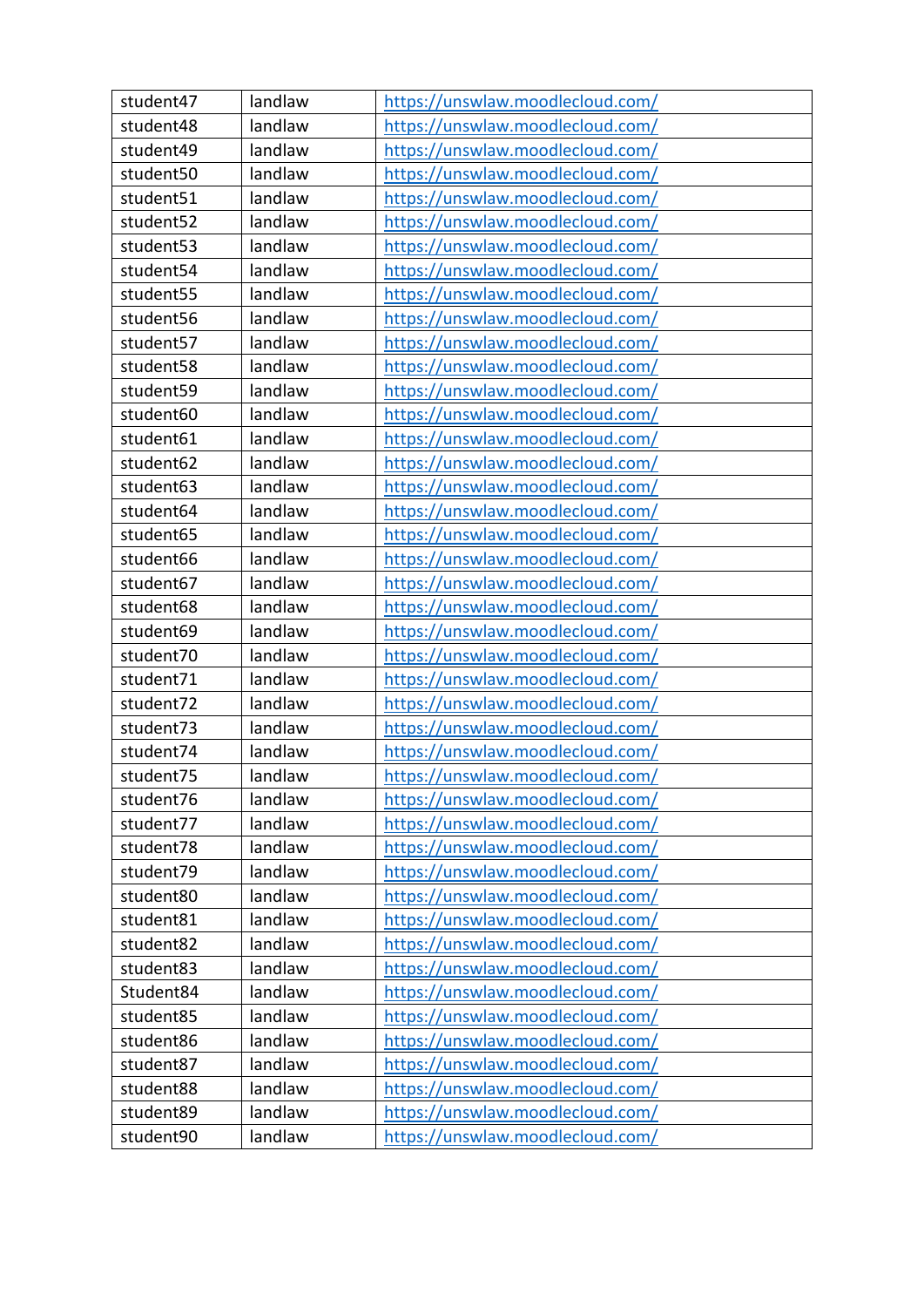



## Exploring the Use of Technology in the Law School Classroom.

## Workshop 4B

# How I Flipped The Switch: A Case Study About Online Course Development, Student Learning Outcomes, and ABA Standard 306 in a Skills-Based Law Course

### *Jennifer L. Laws University of New Mexico School of Law*

**Jennifer Laws** is a Senior Lecturer and Law Librarian at the University of New Mexico School of Law. Jennifer teaches in the legal research instruction program at UNM Law and serves as the Law Library's coordinator of electronic resources and scholarly communication. In 2017, she developed and taught a pilot all-online section of the School's required two credit hour Legal Research course. Her research interests include the design of hybrid and online legal research courses and the implementation of competencies-based legal research instruction to support law student success. Currently she is collaborating with a colleague to expand the legal research instruction requirement at UNM Law to include elements in both the first and second year.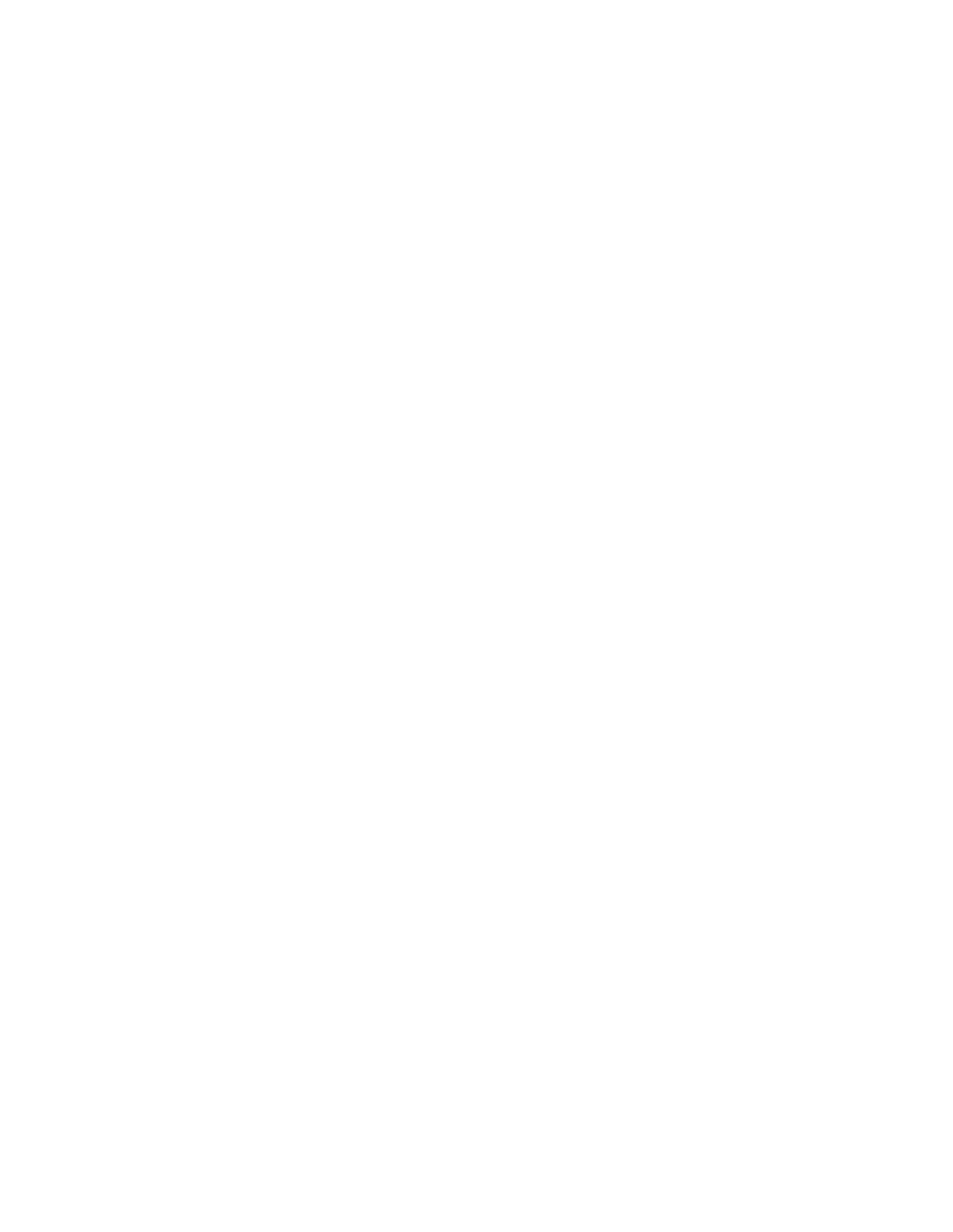Institute for Law Teaching and Learning – Summer 2018 Conference

### **How I Flipped The Switch**

### Jennifer L. Laws, UNM School of Law

Use this page to record responses to the prompts and your ideas from "thinking while

i "

List all crazy ideas that occurred to you while thinking and moving. Save and cherish crazy ideas for future adaptation and use.

#1: Briefly describe your ideal classroom or instruction

#2: Record at least one aspect of a recent course that did not align with your ideal described in #1 OR that you would like to change.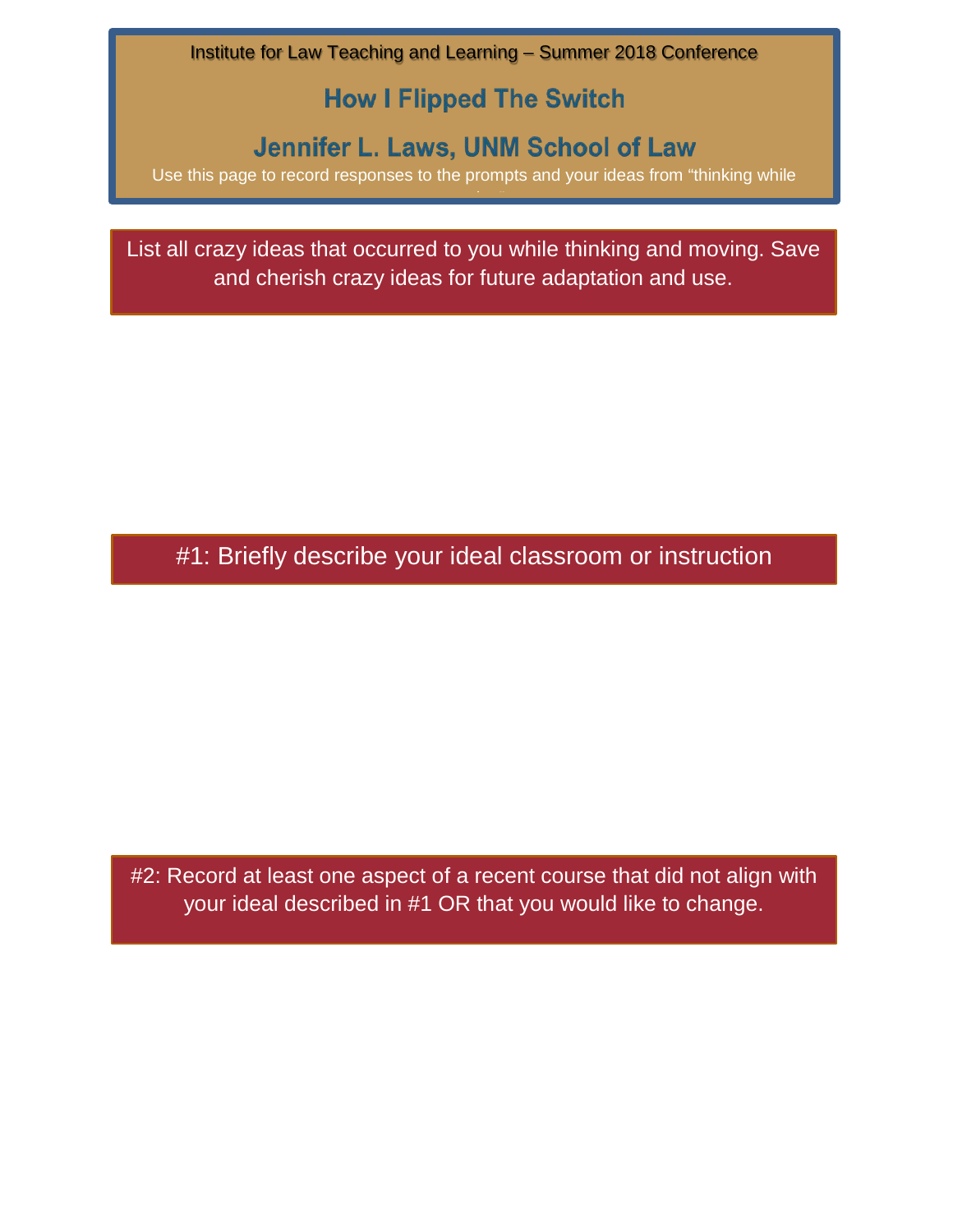#3: Record at least one online instruction tool or strategy that intrigues you. It might or might not apply to your response to #2.

#4: Record the obstacles that prevent you from using the tool or strategy in #3.

#5: Record at least one work-around for an obstacle above. "Sheer force of will" is an acceptable answer!!!